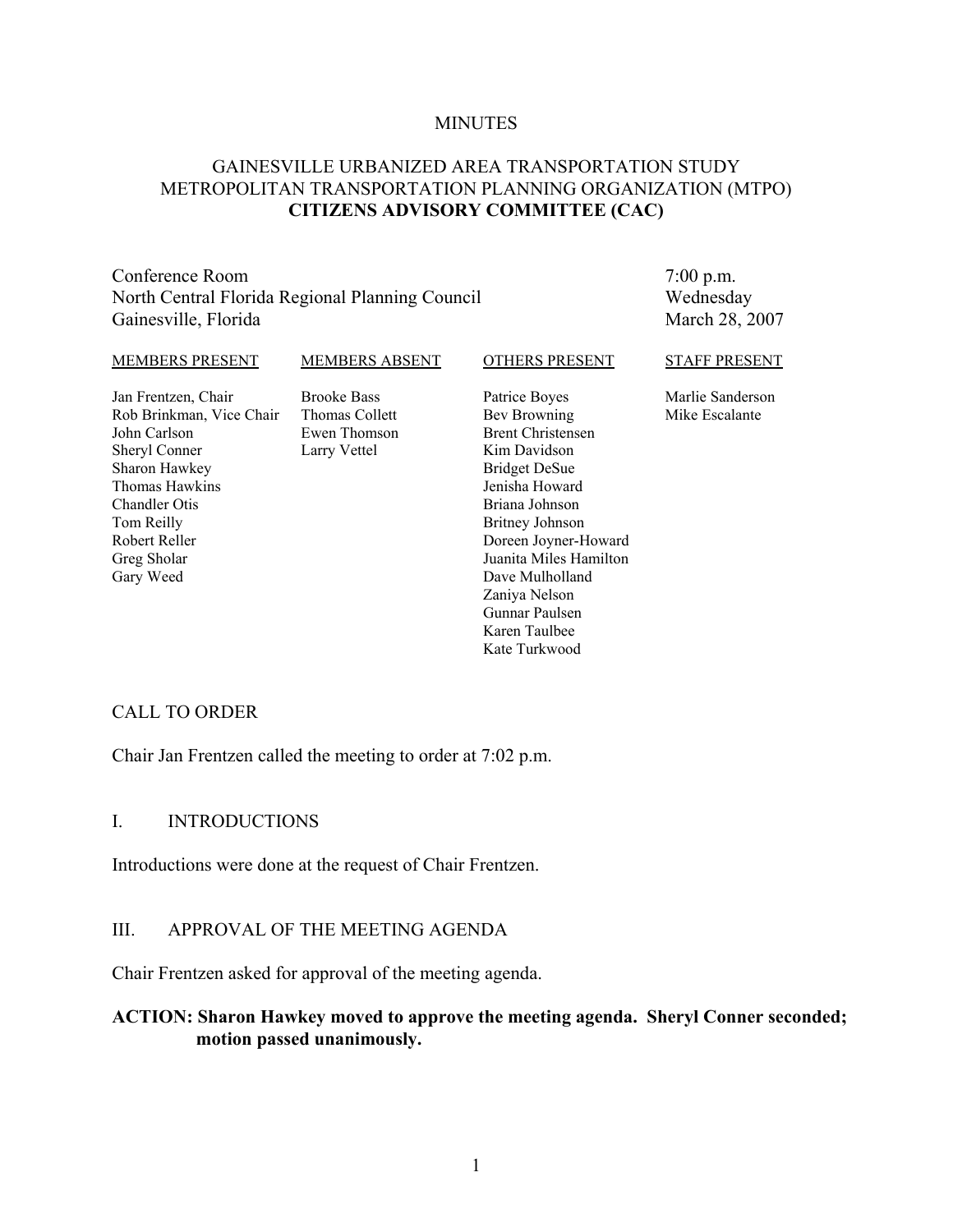# IV. APPROVAL OF COMMITTEE MINUTES

#### **ACTION: Sharon Hawkey moved to approve the January 28, 2007 minutes. Sheryl Conner seconded; motion passed unanimously.**

#### V. CHAIRMAN'S REPORT

Mr. Sanderson announced that the next MTPO meeting is scheduled for April  $12<sup>th</sup>$  at 3:00 p.m. in the Jack Durrance Auditorium. He said that the CAC's next meeting is scheduled for May  $16<sup>th</sup>$ .

Mr. Bob Reller noted that he would not be in attendance at the May  $16<sup>th</sup>$  meeting. He asked who was selected as the Technical Advisory Committee (TAC) Chair.

Mr. Sanderson stated that Dean Mimms, City of Gainesville Chief of Comprehensive Planning, was selected as TAC Chair.

#### VI. STATE ROAD 26- MEDIAN OPENING

Mr. Sanderson stated that the Lake Forest Farms Home Owners Association has requested that a median opening be installed at the E University Avenue at NE 46<sup>th</sup> Street intersection.

Ms. Bridget DeSue, Lake Forest Farms Home Owners Association President, discussed the Association's NE 46<sup>th</sup> Street access concerns and answered questions.

Mr. Karen Taulbee, Florida Department of Transportation Traffic (FDOT) Transportation Specialist, discussed the the requested median opening and answered questions. She reported that FDOT would not install an opening at that intersection because it did not meet FDOT Class 5 criteria. She noted the options that the Association could undertake.

# **ACTION: Sharon Hawkey moved to recommend that the Alachua County Commission have its Public Works Department investigate the possibility of placing a median crossing or some other transportation solution for accessing the Lake Forest Farms subdivision. Rob Brinkman seconded; motion passed unanimously.**

Ms. Taulbee noted that the County would be the responsible agency for the permit application and would also be financially responsible for installing the median opening if it were approved by FDOT.

## VII. ENHANCEMENT APPLICATIONS- 2007

Mr. Sanderson stated that FDOT staff has set May 1<sup>st</sup> as the deadline for new Enhancement-funded project applications. He noted that the Archer Road Rail/Trail construction funds have been moved outside the five-year Transportation Improvement Program.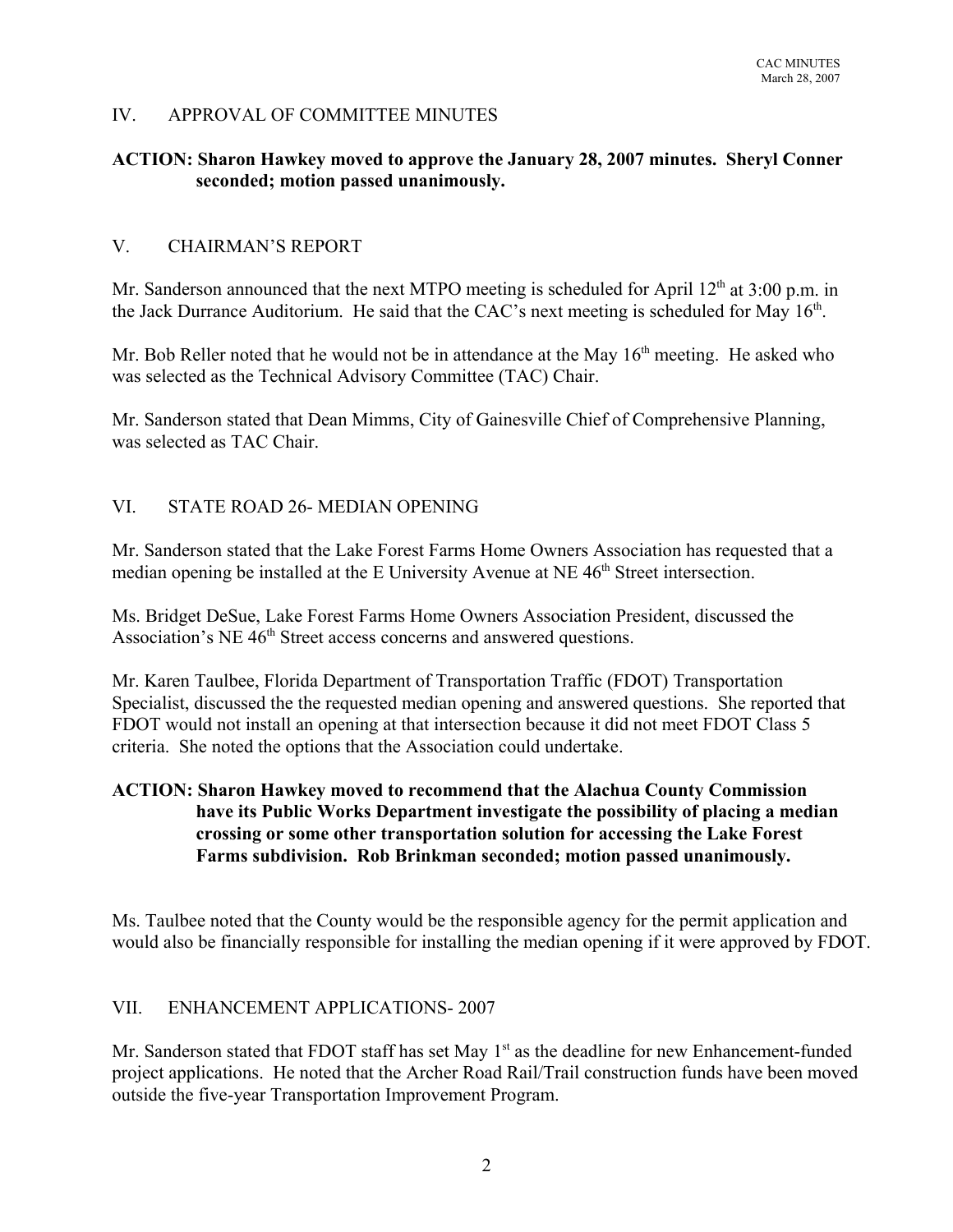#### **ACTION: Bob Reller moved to recommend that the MTPO not submit any new enhancement applications this year. Tom Reilly seconded; motion passed unanimously.**

# VIII. MTPO MAST ARM POLICY- PROPOSED REVISIONS

Mr. Sanderson stated that, last fall, FDOT requested a waiver to the mast arm requirement for a new signal at the intersection of SW 62<sup>nd</sup> Avenue and Williston Road (State Road 121). He said the MTPO, at its December  $14<sup>th</sup>$  meeting, approved the following motion to:

*"Direct the TAC to consider whether exceptions to Policy 7.2.1 of the MTPO Urban Design Manual should be considered. If exceptions are recommended, criteria for these exceptions should be developed."*

He discussed proposed changes to Policy 7.2.1 and answered questions.

# **ACTION: Rob Brinkman moved to recommend that the MTPO approve the following changes to Policy 7.2.1 of the** *MTPO Urban Design Policy Manual* **for review and recommendation:**

**"FDOT staff shall install mast arms with All new signals within the Gainesville Metropolitan Area shall be mast arms with horizontal signal heads on all FDOT projects from this date forward. This policy was approved on March 9, 1995. Exceptions to this policy may be granted by the MTPO, on a case-by case basis, for installing post-mounted signals, vertical heads on mast arms or signals on strain poles.**

**Greg Sholar seconded; motion passed 10 to 1.**

# IX. TRAFFIC SIGNAL AT MAIN STREET AND N 53<sup>RD</sup> AVENUE- VERTICAL MAST HEADS

Mr. Sanderson stated that City of Gainesville staff is requesting a waiver of the MTPO Mast Arm Policy in order to install vertical heads on the mast arms for the signalization project at N Main Street and N 53<sup>rd</sup> Avenue intersection.

## **ACTION: John Carlson moved to recommend that the MTPO grant an exception to allow vertical mast heads for the signalization project at N Main Street and N 53rd Avenue intersection. Bob Reller seconded; motion passed unanimously.**

# X. SW 20<sup>TH</sup> AVENUE AND SW 43<sup>RD</sup> STREET CONCEPTUAL INTERSECTION DESIGN PROJECT

Mr. Sanderson discussed a proposal prepared by City of Gainesville Public Works Department staff that discusses the need for a SW  $20^{th}$  Avenue  $\& 43^{rd}$  Street Conceptual Intersection Design Project. He said that Alachua County Public Works Department staff is currently developing the estimated cost to do this Design Project.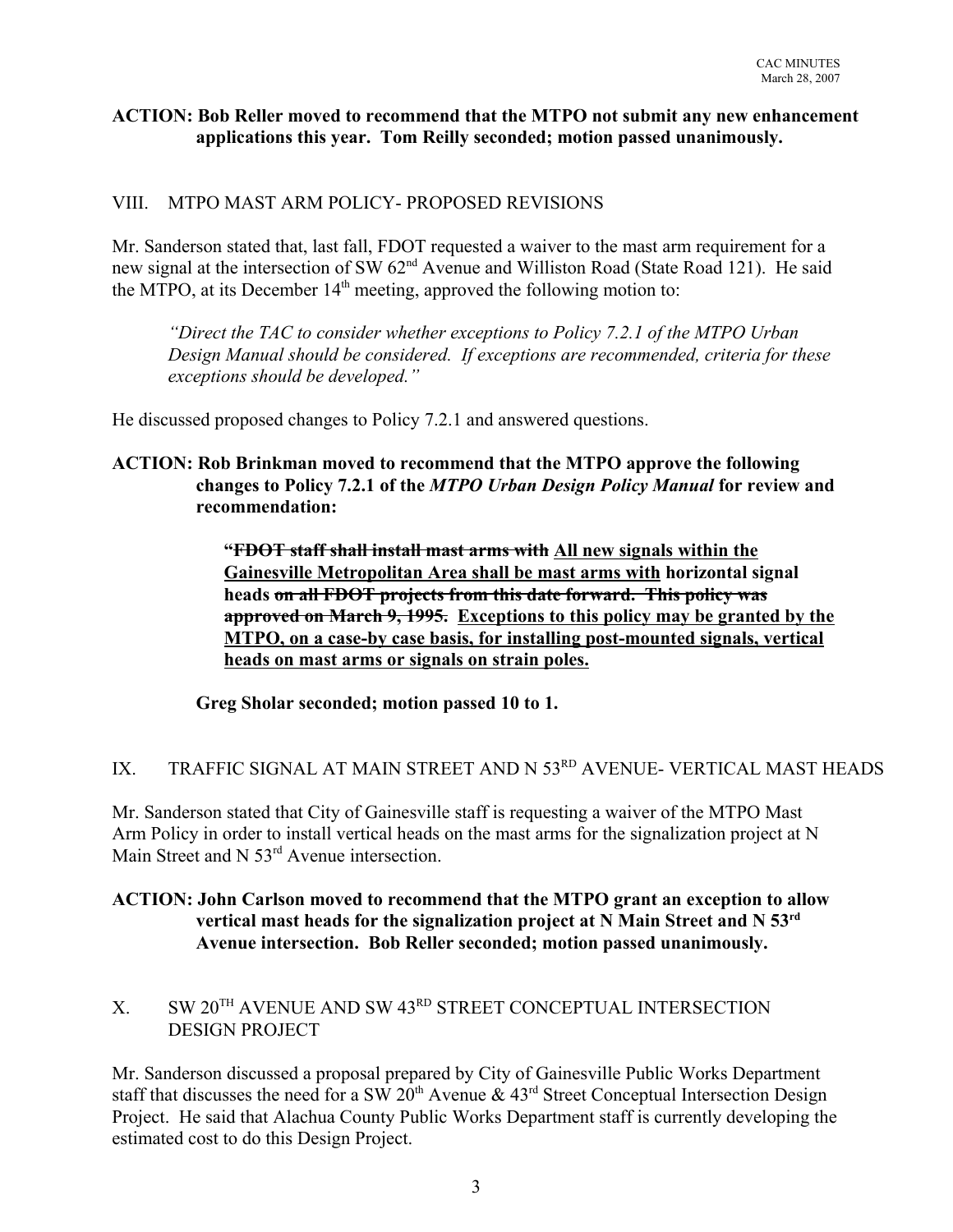- **ACTION: Rob Brinkman moved to recommend that the MTPO request that the City of Gainesville and Alachua County each pay for 50 percent of the cost of this SW 20th Avenue & SW 43rd Street Conceptual Intersection Design Project. John Carlson seconded.**
- **AMENDMENT: Rob Brinkman moved to add to that the scope to include consideration of a roundabout at this intersection. John Carlson withdrew his second to the original action.**
- **ACTION: Rob Brinkman moved to recommend that the MTPO request that the City of Gainesville and Alachua County each pay for 50 percent of the cost of this SW 20th Avenue & SW 43rd Street Conceptual Intersection Design Project with the scope to include consideration of a roundabout at this intersection. Sharon Hawkey seconded; motion passed 7 to 4.**

#### XI. SPRINGHILLS DRI TRAFFIC STUDY

Mr. Sanderson discussed the North Central Florida Regional Planning Council's Final Report on the SpringHills DRI Substantial Deviation and answered questions.

# **ACTION: Rob Brinkman moved to recommend that the MTPO and the Alachua County Commission use the latest, most up to date, traffic analysis for the DRI. Motion failed for lack of a second.**

Ms. Patrice Boyes, Counsel to the Applicant, Pensylvania Real Estate Investment Trust (PREIT), stated that since the Alachua County Growth Management Department staff was not present, that there should be no discussion by the Applicant's representatives.

# **ACTION: Rob Brinkman moved to recommend that the Alachua County Commission refer the SpringHills DRI to the CAC for review and comment. Motion failed for lack of a second.**

## XIV. UNIFIED PLANNING WORK PROGRAM (UPWP)

Mr. Sanderson stated that the staff services agreement between the MTPO and the Regional Planning Council (RPC) requires the annual submission of the budget for the support of the transportation planning staff. He said that MTPO staff is forwarding for its consideration the UPWP. He added that the UPWP outlines and describes planning efforts to be undertaken by participating agencies to maintain a comprehensive, cooperative and continuing transportation planning program in the Gainesville Urbanized Area. He discussed the proposed FY 2007/2008 UPWP planning program and budget and answered questions.